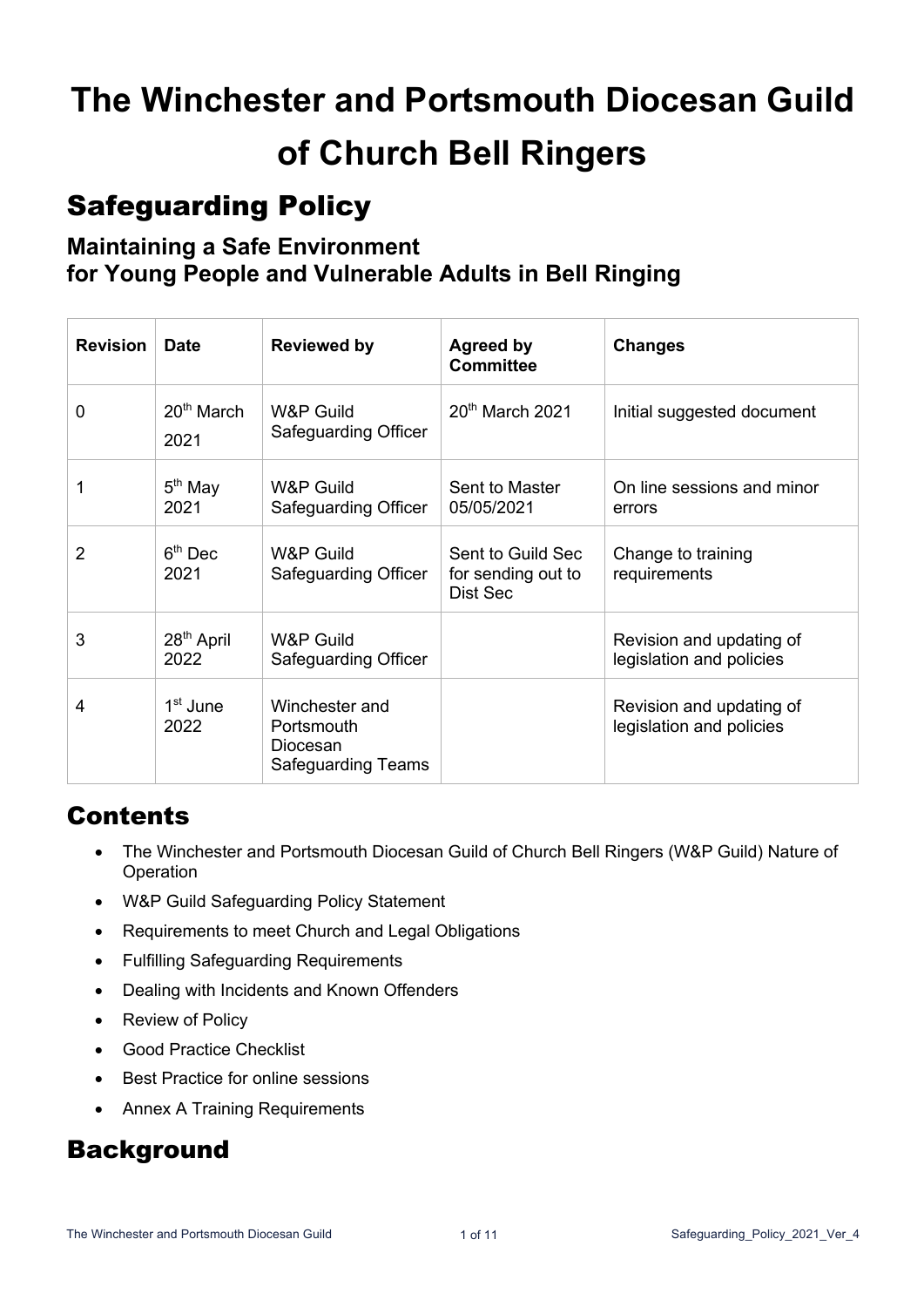The background to this policy is provided by:

- Children Act 1989 and 2004
- Church of England; Promoting a Safer Church 2017.
- The Care Act 2014
- Protection of Freedoms Act 2012
- Church of England; Parish Safeguarding Handbook 2018
- Central Council of Church Bell Ringers Safeguarding in Bell Ringing 2019
- Data Protection Act 2018 and General Data Protection Regulation 2018
- Church of England; Safer Environments and Activities Guidance or the Code of Safer Working Practice 2019
- Church of England; Responding to Safeguarding Concerns or Allegations that relate to Children, Young People and Vulnerable Adults Guidance 2018
- Church of England; Safer Recruitment and People Management 2021
- Working Together to Safeguard Children 2018
- Mental Capacity Act 2005

The aim of this policy is to make bell ringing safe and inclusive for all, including children, young people and vulnerable adults/adults at risk. This policy considers children to be under 18 years of age and young people between 16 years to under 18 years. The explanation and/or definition of "adults at risk" or "vulnerable adults" differs greatly not only in the varying legislation but also within agencies and organisations. For the purposes of this policy the Care Act 2014 definition has been adopted and defines an "adult at risk" as the following;

*Any person over the age of 18 years and has needs for care and support (whether or not the local authority is meeting any of those needs) and;*

- *Is experiencing, or is at risk of, abuse or neglect; and;*
- *As a result of those care and support needs is unable to protect themselves from either the risk of, or the experience of, abuse or neglect.*

Every effort will be made to accommodate those who wish to become bell ringers. However, it should be noted that due to the locations in which the activity of bell ringing takes place the practicalities and accessibility may at times be restrictive.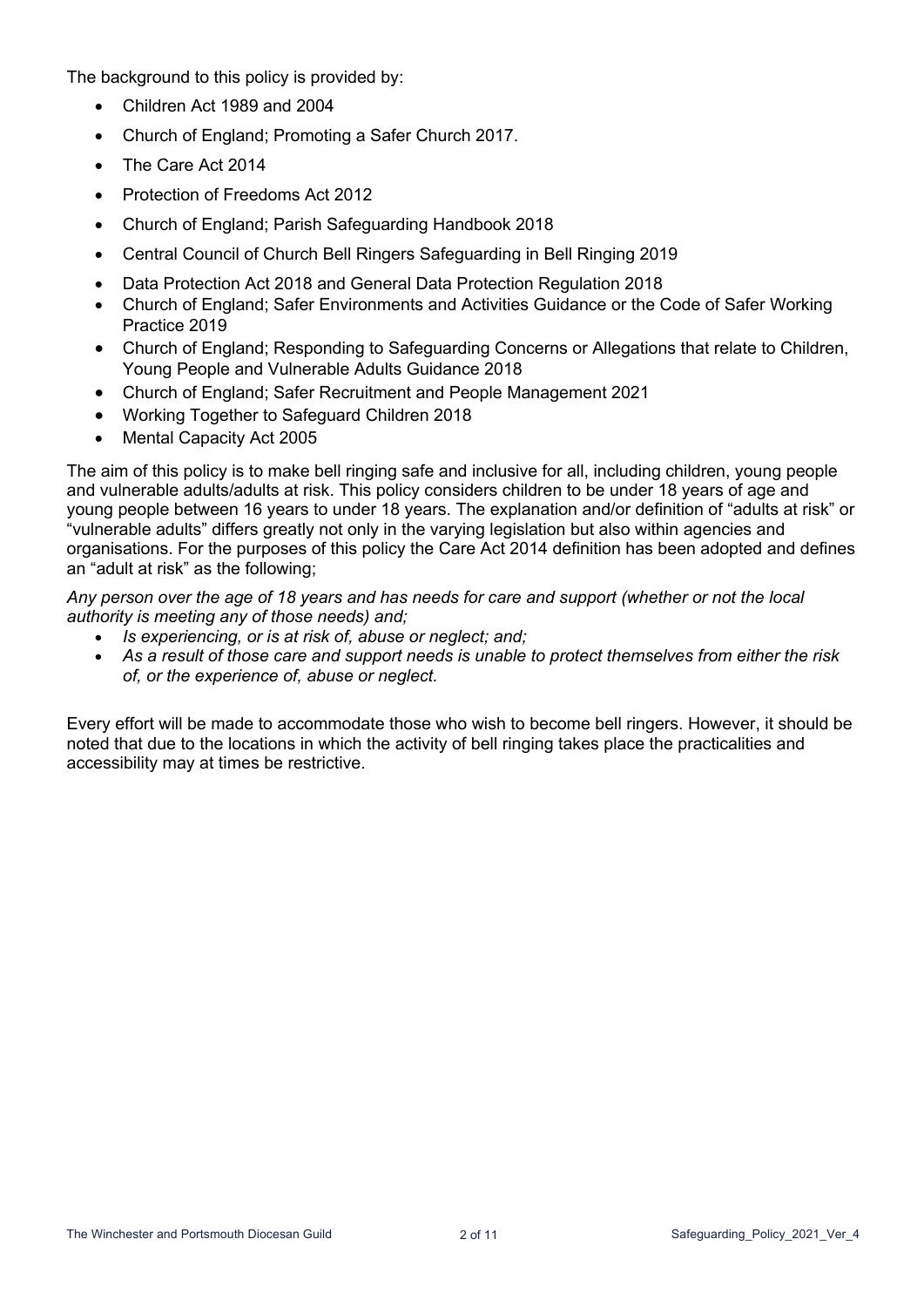#### **The Winchester and Portsmouth Diocesan Guild**

#### **of Church Bell Ringers Nature of Operation**

### **Operations of the W&P Guild**

The W&P Guild covers the dioceses of Winchester and Portsmouth and is divided into seven districts with some of these districts crossing the boundaries of the two Dioceses.

The W&P Guild is territorial, and has affiliated towers and membership, open to residents and nonresidents to whom this policy applies. The Guild is dependent on permission by the owning authorities to allow ringing to take place. This is usually the Church of England, whose powers of control are delegated to the individual Parochial Church Council (PCC).

The W&P Guild undertakes face-to-face instruction and training of those under 18 years in the art of bellringing at both a local level and at prearranged events. It is recognised that there is the potential for risk of abuse and in order to keep those being instructed and those doing the instructing safe and free from harm this policy has been written to protect those who are either under 18 or vulnerable. Good practice which is recognised in the Church of England practice guidance recommends that there should always be two adults present when instructing or training those under 18 years old thereby affording protection to the student but also to the tutor.

### **Safeguarding in the Context of Bell Ringing**

The involvement of young people has long been a feature of church bell ringing. The teaching of these young people and their acceptance and encouragement by adult ringers has made the world of ringing almost unique in the way in which the different age groups interact. The local Diocese requires all Parochial Church Councils (PCCs) to follow the Church of England Safeguarding policies when working with children and vulnerable adults/adults at risk in their respective parishes. All ringing-related activities for young people at parish level will be subject to the requirements of the Church of England Safeguarding policies. However, there is a range of different ringing-related activities in which young ringers may take part, not all of which will be addressed by a Parish policy. The following list indicates the range of activities but is not exhaustive:

- 1. Attendance at practice and service ringing in their own tower.
- 2. Attendance at practice and service ringing in other towers.
- 3. Participation in activities arranged locally e.g., outings, social events etc.
- 4. Attendance at local Guild meetings or practices.
- 5. Participation in other Guild events e.g., outings etc.
- 6. Attendance at Guild training events.

Those activities organised by the Guild fall principally into categories 4, 5 and 6, and the Guild Policy seeks to demonstrate how the recommendations of the various guidelines have been addressed and their application to Guild Officers.

### Safeguarding Policy Statement

- 1. The W&P Guild is committed to the safeguarding of children, young people, and vulnerable adults/adults at risk, and ensuring their well-being.
- 2. The W&P Guild has a responsibility to prevent the physical, sexual, psychological, emotional, financial or discriminatory abuse or neglect of children, young people and vulnerable adults/adults at risk.
- 3. The W&P Guild undertakes to safely recruit those who are appointed and selected to work with children, young people or vulnerable adults/adults at risk.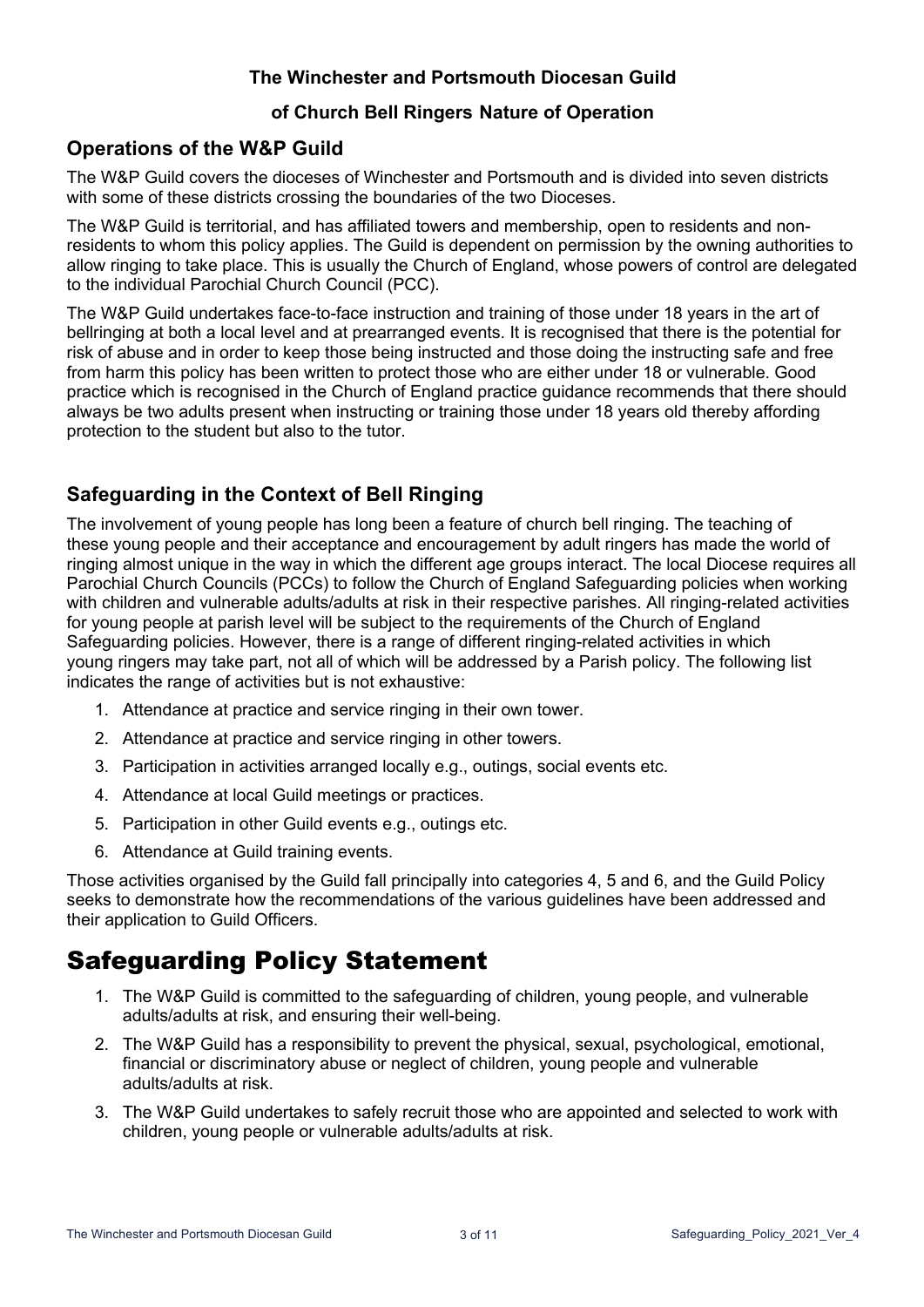4. The W&P Guild will follow guidelines issued by the relevant church authorities (predominantly the Church of England) and adhere to the requirements of legislation and/or other legal frameworks as may be required.

# Fulfilment of Safeguarding Requirements

### **Basic Legal Requirements**

Bell ringers carrying out one-to-one instruction and training of those persons under 18 years of age on a regular basis are considered to be carrying out a "**regulated activity**".

Regular basis frequency is defined as being minimum of;

- I. once a week
- II. four days in 30 or
- III. involving overnight hours of 02:00 to 06:00.

Anyone meeting the above criteria will be required to undergo a background check through the Disclosure and Barring Service (frequently referred to as a DBS check). On a local basis such checks will be initiated by the Parish Safeguarding Officer of the parish in which the ringing is taking place.

It is an offence for anyone to knowingly allow a person who has a criminal record relevant to the protection of those under 18 years or vulnerable adults to carry out a regulated activity.

#### **Church Requirements and Expectations**

The church of England has issued several documents setting out their requirements for church officers, paid or volunteer, relating to teaching and working with those under 18 years and vulnerable adults/adults at risk. The principal documents can be accessed to through the Church of England website under Safeguarding. A direct link has been attached for ease;

https://www.churchofengland.org/safeguarding/policy-and-practice-guidance

The main policies include:

- Promoting a Safer Church
- Safer Recruitment and People Management
- Safeguarding Learning and Development Framework 2021
- Risk Assessment for Individuals who may pose Risk
- Parish Safeguarding Handbook
- Safer Environments and Activities Guidance or the Code of Safer Working Practice
- Responding to Safeguarding Concerns or Allegations that relate to Children, Young People and Vulnerable Adults Guidance
- Responding to, Assessing and Managing Concerns or Allegations against Church Officers guidance
- Responding well to domestic abuse guidance
- Responding well to Victims and Survivors of Abuse
- Safeguarding Children, Young People and Vulnerable Adults

Where a Tower Leader actively teaches or manages children/young people under the age of 18 years or vulnerable adults/adults at risk, the Church of England requires formal appointment of the post holder by the relevant PCC which must include a DBS check, safer recruitment and the completion of approved and appropriate Safeguarding training prior to the Tower Leader starting in the role. (NB the training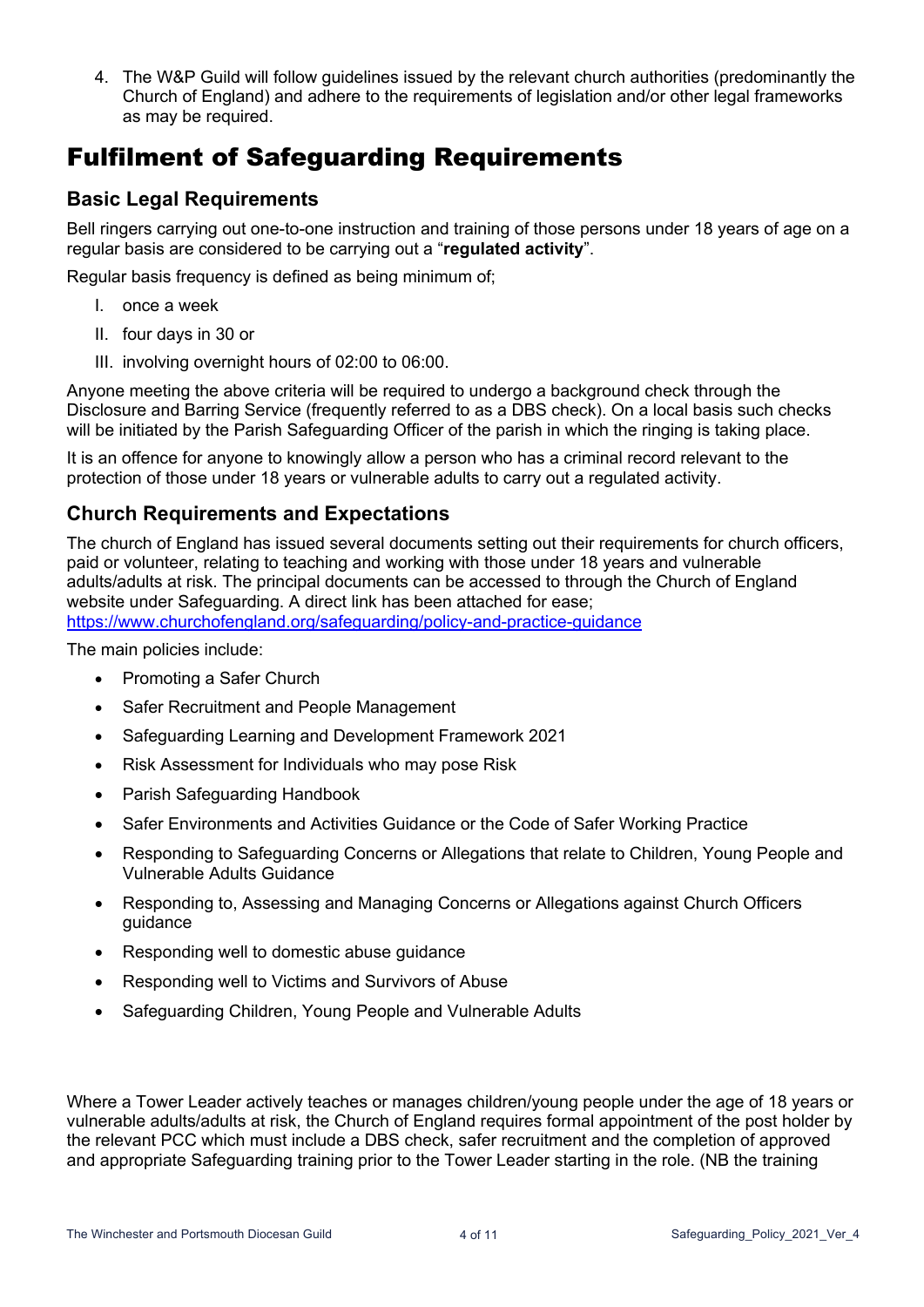must be commensurate with the religious denomination of the premises ie those ringing in church of England premises must undertake the church of England national safeguarding training).

Similar requirements apply to the Church in Wales, Churches in Scotland and Roman Catholic church.

The Central Council of Church Bell Ringers (CCCBR) has a full text version of updated *Safeguarding in Bell Ringing* on its website www.cccbr.org.uk/safeguarding.

### Application of Principles to the W&P Guild

The W&P Guild does not normally undertake initial training, nor does it have responsibility for the running of individual towers as a parish activity. Where first stage training is provided suitable safeguarding provision will be made.

However, the W&P Guild may run regular separate training events, hold regular meetings and also hold social events which can include those under 18 years resulting in them having contact with the same adults and therefore there is the potential for risk in terms of over familiarity, grooming and inappropriate relationships. This close working with those who are under 18 years would bring with it the **expectation** that suitably qualified persons be in charge when young people/children are present. The argument for having appropriately "vetted" and "safeguarding trained" persons present is that they will be aware of the requirements for overseeing those under 18 years, will be able to deal with any problems which may arise, and their very presence is a reassurance to parents and guardians. When those under 18 years attend Guild activities, then the organisers on the day are in effect carrying the same responsibility as a Tower Captain.

In addition, other than where transport is undertaken as a private arrangement, the **pre- arranged** transport of those under 18 years to a W&P Guild activity must involve a DBS checked driver and a second adult must be present throughout the journey affording both protection to the passenger but also the driver. Appropriate signed consent form for that journey must be obtained from the parent/guardian prior to the journey taking place.

#### **W&P Guild Procedures**

The W&P Guild will appoint an officer with specific responsibility for Safeguarding issues. This role will be safer recruited and have an accompanying role description incorporating the required level of DBS check and safeguarding training.

The W&P Guild will identify those activities where the presence of DBS checked persons who have been safer recruited are required or recommended.

The W&P Guild will seek to ensure that sufficient persons so qualified are available for the identified activities. Such persons will be appropriate to the location of the event and their registration/checking will in the majority of cases be achieved through individual ringers' home churches. A list of registered persons will be maintained and kept in a secure manner by the W&P Guild safeguarding Officer.

The W&P Guild will keep a register of attendance at those events where registered persons are required to be present. The W&P Guild will seek assurance and confirmation that the appropriate safeguarding training and advice has been given to those whose role involves managing activities where a DBS check is required.

In compiling a register of persons available to manage activities, a request must be made to the individual for sight of their DBS certificate and any certificate or confirmation of Safeguarding training or other required training (i.e. First Aid), each of which is issued to the individual but are **not** held by their home Parish.

The W&P Guild website and any W&P Guild publications will not knowingly publish material which could be detrimental to the interests of children, young people and vulnerable adults/adults at risk and will abide by the normal media conventions and recommendations of the Press Complaints Commission.

No material will be published which is restricted due to being the subject of legal proceedings or resulting judgements. Where material is published that specifically relates to youth activities, accompanying photographs and names will only be published where the signed consent of the parents/ legal guardians and the child/young person has been obtained. Such consent will be deemed to cover the use of the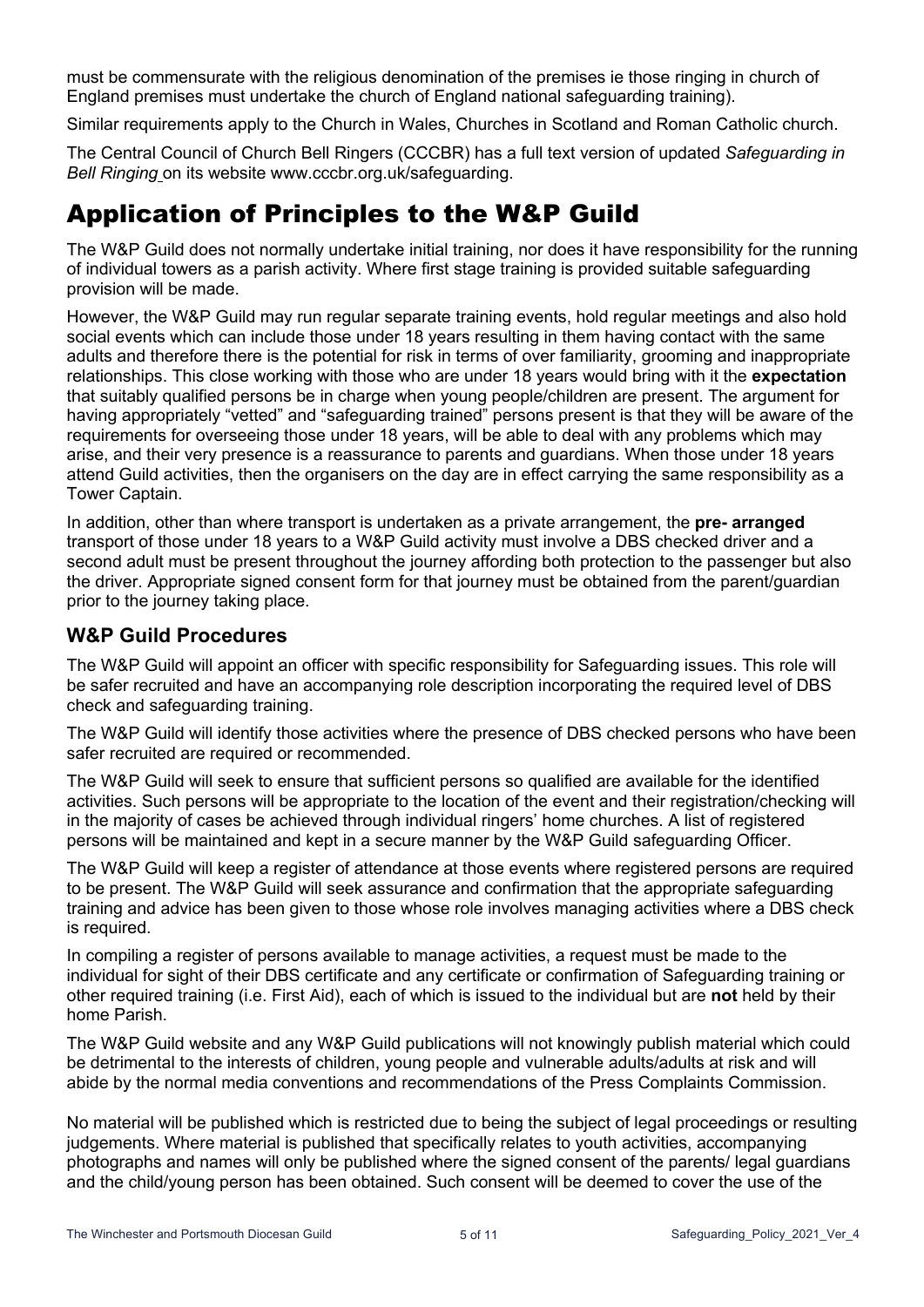material on the W&P Guild website and in all W&P Guild publications, but not its transmission to or use by other persons or site. See Website for the form.

### **Operation of the W&P Guild across Parish/Diocesan Boundaries**

The Church recognises the movement of bell ringers between parishes and across diocesan boundaries and has approved the following:

- Where a person holds a DBS certificate for working with children issued by their parish, this may be used for the same activity (i.e. bell ringing) in other parishes within the same Diocese but only if that parish they are visiting accepts it.
- Where a person wishes to use their DBS certificate for similar work in another Diocese, this is acceptable PROVIDED that the individual is registered for the DBS Update Service. Registration can only take place at the time a new or renewal application is made there being a 30-day window for registration, and again only if the diocese accepts it.
- Once a person is signed up to the update service, their status can be checked by any parish in which they wish to carry out activities Applications for DBS check and certification and registration to the Update Service are all free of charge to volunteers.

# Dealing with Disclosures, Allegations and those that may pose a risk to others.

### **Complaints and Concerns**

The W&P Guild will deal sensitively and appropriately with any disclosures, complaints or allegations of abuse and immediately advise the appropriate authorities as outlined in Good Practice appendix. This will normally be the local Parish and Diocesan Safeguarding Officers. Church of England guidance requires the Diocesan Safeguarding Officer to be informed within 24 hours of the disclosure, complaint or allegations being raised.

It is at the discretion of the W&P Guild to exclude any member (or non-member) from joining in any W&P Guild organised activity. The person in charge of the activity has the right to ask any member (or nonmember) to leave a practice or event if there are concerns about the said person's conduct. Information can be shared regarding those that pose a risk with other guilds for safeguarding purposes should the need arise.

### **Those that may pose a risk (Known Offenders) or for persons under investigation.**

Whether coming in the form of established ringers or seeking to become a ringer, any persons known to be a Registered Sex Offender (RSO) will not be permitted to engage in a regulated activity as this would constitute a legal offence.

However, a known offender or those that pose a risk to themselves, or others **may** be able to take part in ringing activities depending upon (a) the nature of their offence/risk, (b) any court/police/civil order restrictions on their activities, (c) perceived, known and potential risk and, (d) the level of supervision that can be afforded.

Both the Church of England, Probation and the Police have agreed procedures known as Multiple Agency Protection Arrangements (MAPPA) for managing convicted offenders in the community. The church position is set out in Section 6 of the House of Bishops Promoting a Safer Church; House of Bishops policy statement (2017), (Link attached;

https://www.churchofengland.org/sites/default/files/2019-05/PromotingSaferChurchWeb.pdf), and Section 7 of the House of Bishops Practice Guidance: Responding to, assessing and managing safeguarding concerns or allegations against church officers (2017) (Link attached; https://www.churchofengland.org/sites/default/files/2017-12/Responding%20PG%20V2.pdf)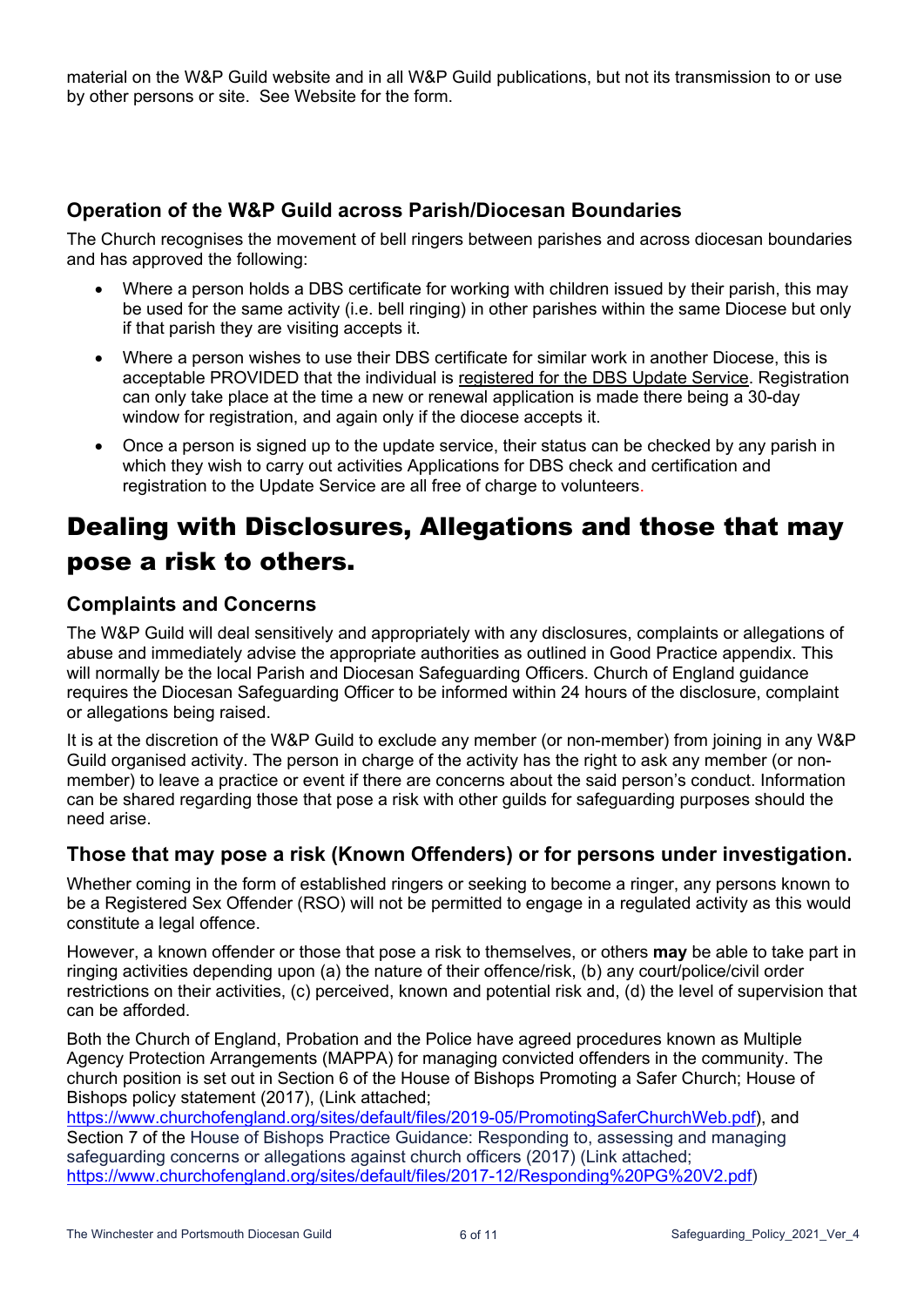Any person who potentially poses a risk and who wishes to engage in bell ringing will be reviewed and risk assessed prior to any bell ringing taking place. Those involved in the risk assessment and decision to include will generally be the incumbent, ringing society safeguarding officer, Parish safeguarding officer, church warden, Tower Captain and Diocesan Safeguarding Officer. A written safeguarding agreement with conditions may be required with the person concerned along with a support and monitoring team.

#### **Review of Policy**

This policy will be kept under review and subject to regular updating. We will review the policy at the March Executive Committee and as part of this process will ensure that all our procedures are up to date and that they conform the National Diocesan and Parish safeguarding requirements. It then will be put forward at the W&P Guild AGM for approval by the members.

**Name: John Davey Safeguarding Officer The Winchester and Portsmouth Diocesan Guild of Church Bell Ringers**

**Contact details**

**See the W&P Guild website for details.** https://wpbells.org/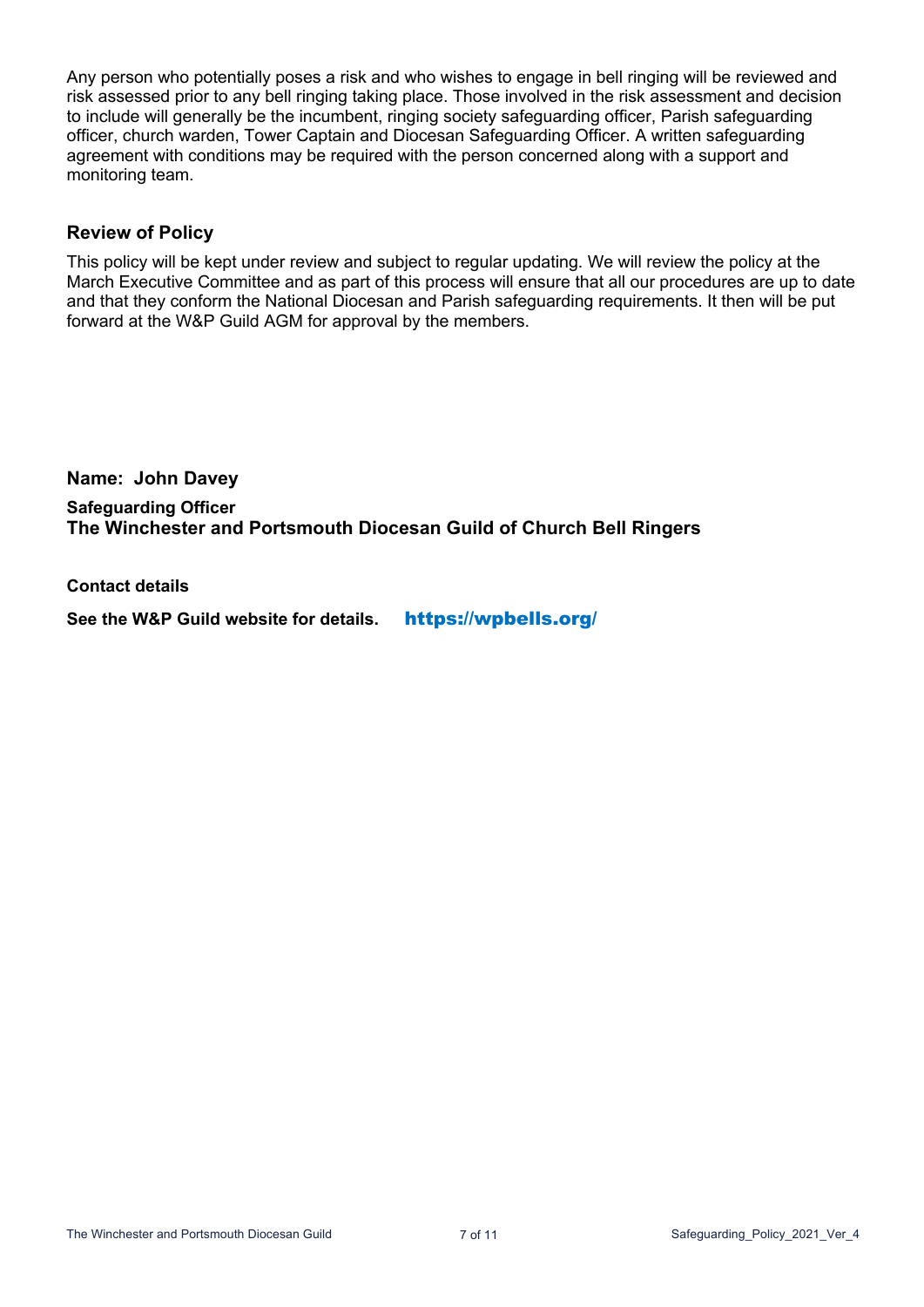# Good Practice Checklist

### **Good Practice for Maintaining a Safe Environment in the Belfry**

- 1. The parents or guardians of those under 18 years (referred to here as the parents) are to complete a consent to ring form before the person under 18 starts to learn to ring. The parents should be encouraged to attend the initial session thereby gaining an insight into what is involved in church bell ringing. This form **MUST** be kept secure, whilst accessible to the person(s) responsible for the under 18s in the ringing chamber. The consent forms should be updated annually.
- 2. Parents' consent in writing should be sought prior to commencing events or meetings and they should be made aware, in advance, of the content and arrangements for such activities. Any medical conditions of the child should be established in advance as should the agreement that the parents are responsible for delivering and collecting the child.
- 3. The parents and/or the individual should ensure that they/the person under 18 years is appropriately dressed for the activity of bell ringing due to the location, risks (Health & Safety) and nature of the activity. These requirements should also be made clear to the parents at the outset.
- 4. If there is a person under the age of 18 years who it is believed is at immediate risk of harm, call the emergency services on 999 and then inform the appropriate Diocesan Safeguarding Officer. Any behaviour of adult ringers which gives cause for concern should be dealt with by their removal from the immediate activity and raising the matter with the Diocesan safeguarding Officer. There may on occasion need the matter referring to an appropriate agency.
- 5. Keep an attendance register, which all attendees must sign, so that everyone is aware who was present at any given time. This should be made available to the PCC, Parish Safeguarding Officer and Diocesan Safeguarding Officer on request.
- 6. Those under 18 years and vulnerable adults/adults at risk must be supervised at all times and should only be allowed into hazardous locations, such as the bell chamber, when accompanied by the local Tower Captain / Deputy or Assistant.
- 7. Always have two adults (preferably one of each gender) present whenever those under 18 years or vulnerable adults/adults at risk are ringing or being supervised, taught or transported.
- 8. The parents should be informed that to act with sufficient speed in an emergency or when learning to control a bell, it may be necessary to raise one's voice, or make physical contact (e.g., by taking hold of the learner's hand to take control of the bell). This can be demonstrated to the parents during their early visit to a practice. Procedures for acting in an emergency should be rehearsed, e.g., following the instruction "Let Go" if the bell gets out of control. Emergency contact details and medical / additional needs information should be obtained from the parents in case of emergency.
- 9. The parents should be told if there is any plan to use a video camera or still photography as a training tool or for any other purpose. A separate consent form must be completed and signed by the parents (and the under 18). All photographic recordings should be destroyed after use at a time agreed with the child and parents, preferably in the presence of the parents and Tower Captain.
- 10. Relevant health and safety procedures should be followed and first aid available.
- 11. Local tower arrangements should always be approved by the PCC in line with the Parish Safeguarding Policy. The Tower Captain should have a copy of the Church of England Parish Safeguarding Policy and ensure that the W&P Guild Safeguarding Officer has access to it if required.
- 12. Ensure that the appropriate insurance is in place prior to any teaching, training or ringing session.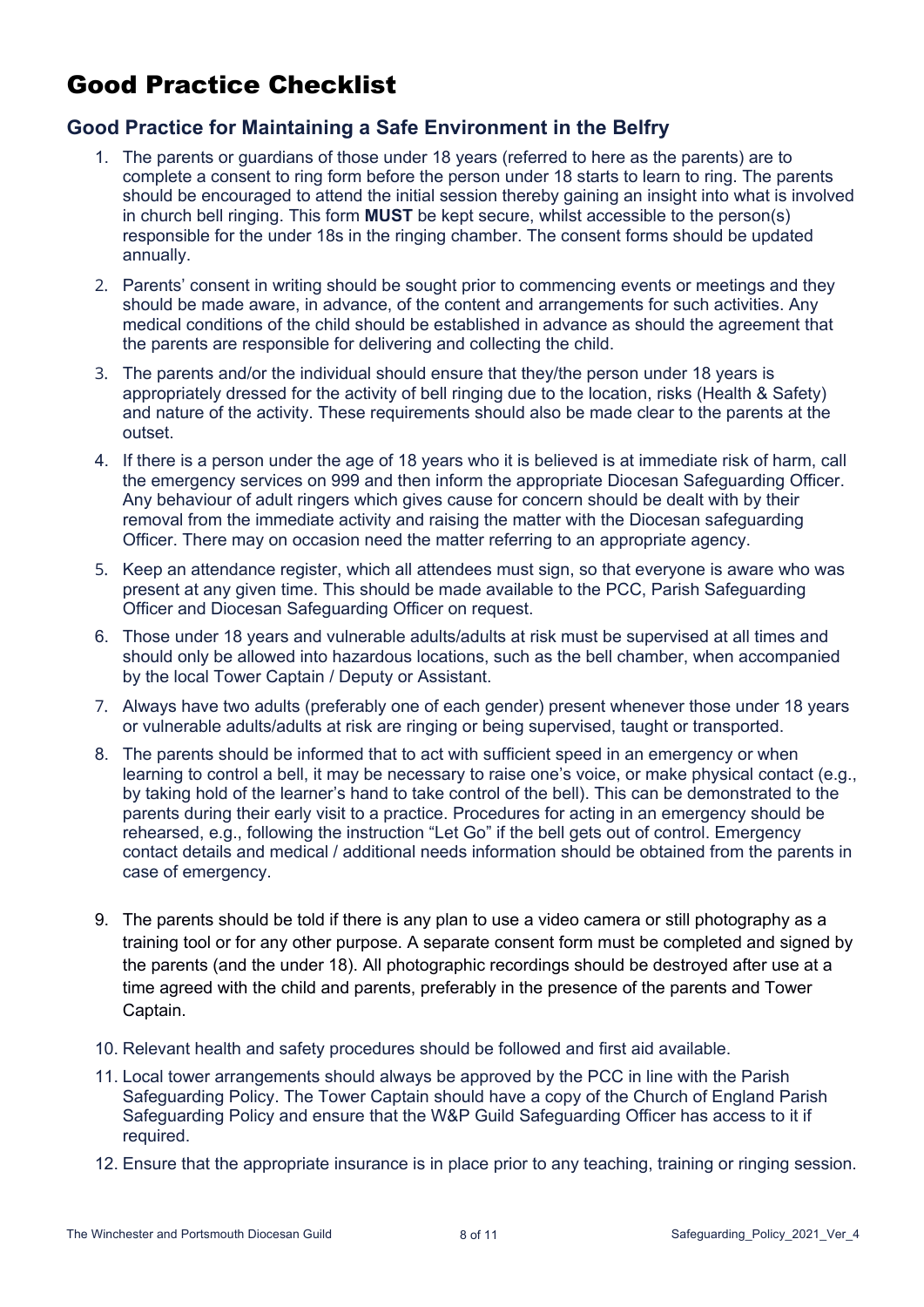- 13. All local ringing societies should appoint a Safeguarding Officer, someone who can oversee the performance of safeguarding matters in their area and ensure members are DBS checked, safer recruited and receive appropriate safeguarding training should the role require such.
- 14. Good liaison should be established with Tower Captains and PCCs and between the Safeguarding Officers of local societies and the Parish and Diocesan Safeguarding staff.
- 15. Where a parent is always present during ringing, e.g., as a member of the band, the parent is responsible for their own child's welfare. However, it is important to bear in mind that there may be occasions when a parent cannot be there or the person under 18 is taken out by other members of the band (e.g., to another tower). In these circumstances then the guidelines already documented in this policy will be followed ensuring their wellbeing and safety is paramount.
- 16. Tower Captains are responsible for ensuring that these guidelines are followed and a copy should be displayed on the belfry notice board.
- 17. All consent forms are available from the W&P Website or from the Guild Safeguarding Officer.
- 18. Please note that it is the responsibility of all visiting groups to ensure that those leading/supervising a group have had all relevant checks and it is not the responsibility of the host church, unless the host church is providing the leader/supervisor for a visiting group. All visiting groups should have a copy of this General Statement on Safeguarding Towers in relation to children available to them.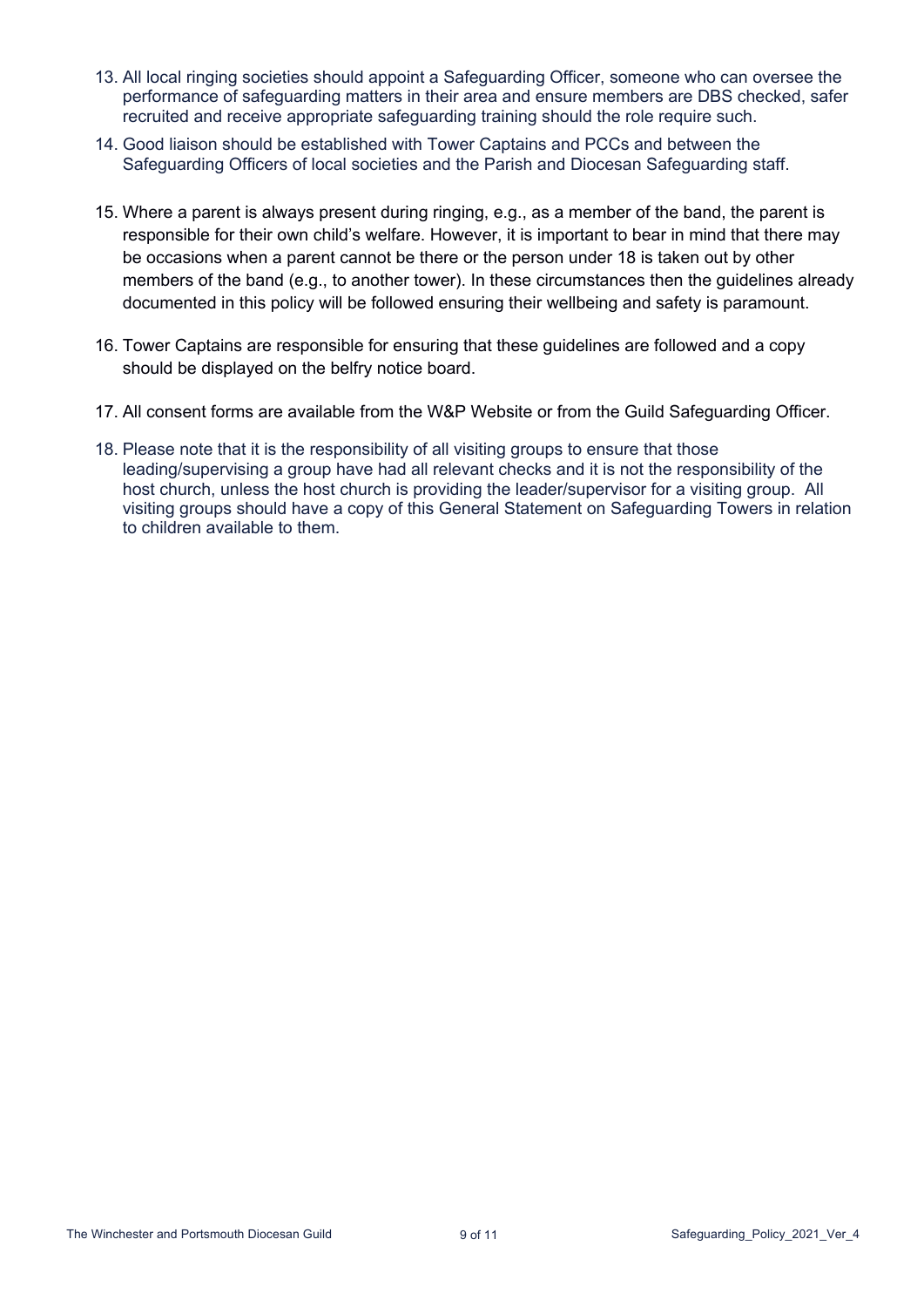# **Best Practice Guidance;**

### **Organising and Running Online Ringing Sessions & other Events**

**Hosts should expect to run a session where all participants behave, speak and are treated respectfully and appropriately and where CCCBR (Central Council of Church Bell Ringers) Safeguarding Guidelines are observed throughout the session.**



**DBS certification**: a ringer holding an up-to-date DBS certification will be present at on-line sessions where under-18s could attend.

**Waiting / breakout Room**: enable the waiting room so that an adult is not alone in a meeting or breakout room with a person under 18

**Welcome:** begin the session with a welcome and reminder to attendees of on-line Safeguarding guidelines. Repeat for latecomers as appropriate.

**Safeguarding concern**: Alert attendees that if anyone has a safeguarding concern, they should raise it with an appropriate trusted person, such as family member, friend, Tower Captain or report directly to a Safeguarding Officer (Local Association or CCCBR, https://cccbr.org.uk/safeguarding/) or the Diocesan Safeguarding Officer.





**Record of attendance**: as with all ringing, best practice is to keep a dated record of attendees

**Meeting ID:** all participants at session should use an easily identifiable name as their Meeting ID in both Ringing and Communication Platform. Under 18's should use first name only.

**Video**: should be enabled for all attendees during at least some of the event, so the host can see all people attending.

**Comments in chat**: disable private chat if possible. Comment in chats should be visible to all ringers (or to the host only).

**Consent for under 18s**: a parent or carer or known "responsible adult" should ideally be visible at the beginning of the session and for younger children should be encouraged to be present throughout the session.





**Recording or screen shots**: permission is required from all attendees and parent/carer for U13's.

**Contact details:** should not be shared.

Name: (Safeguarding Officer) John Davey

Sig: …Original Signed.

Dated: 07/12/2021